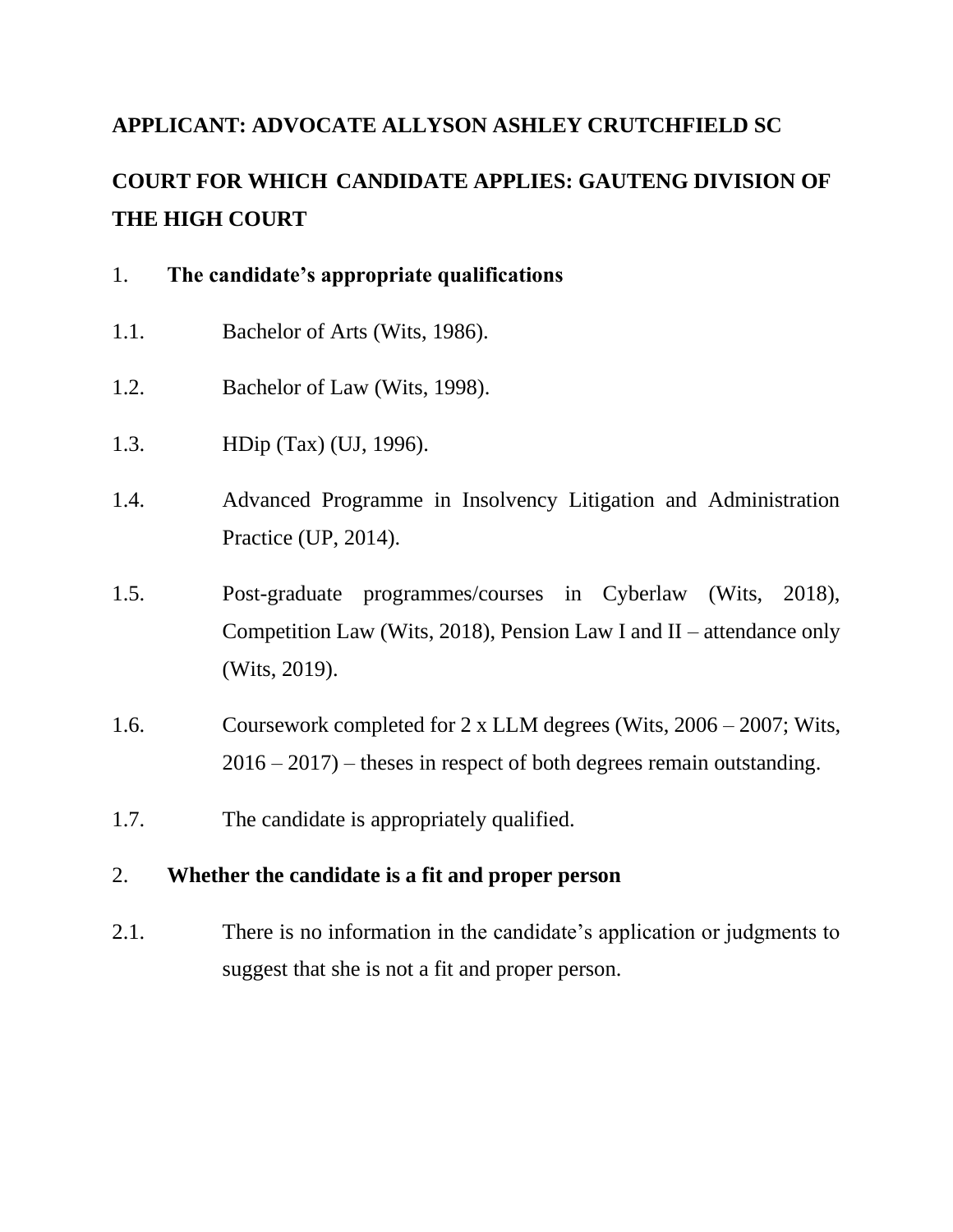# 3. **Whether the candidate's appointment would help to reflect the racial and gender composition of South Africa**

- 3.1. There are currently 73 full time judges on the Gauteng bench, comprising (as far as could be ascertained):
- 3.1.1. 22 black women (17 African, 3 Indian, 2 Coloured);
- 3.1.2. 25 black men (18 African, 5 Indian, 2 Coloured);
- 3.1.3. 13 white women; and
- 3.1.4. 13 white men.
- 3.2. The candidate is a white woman.

#### 4. **The candidate's knowledge of the law, including constitutional law:**

- 4.1. Upon surveying the candidate's judgments, it is clear (by reference thereto and analysis thereupon) that the candidate pays due and adequate regard to the Constitution.
- 4.2. Examples of such judgments include:
- 4.2.1. *S v Miti* 2019 JDR 2348 (GJ), a criminal appeal where the candidate relied, in part, on section 28 of the Constitution to vacate a sentence, remitting it back to the trial Court, for failing to consider section 28 of the Constitution adequately. The appellant in the case was married with a child of approximately two years of age. The candidate took into account the child's best interests.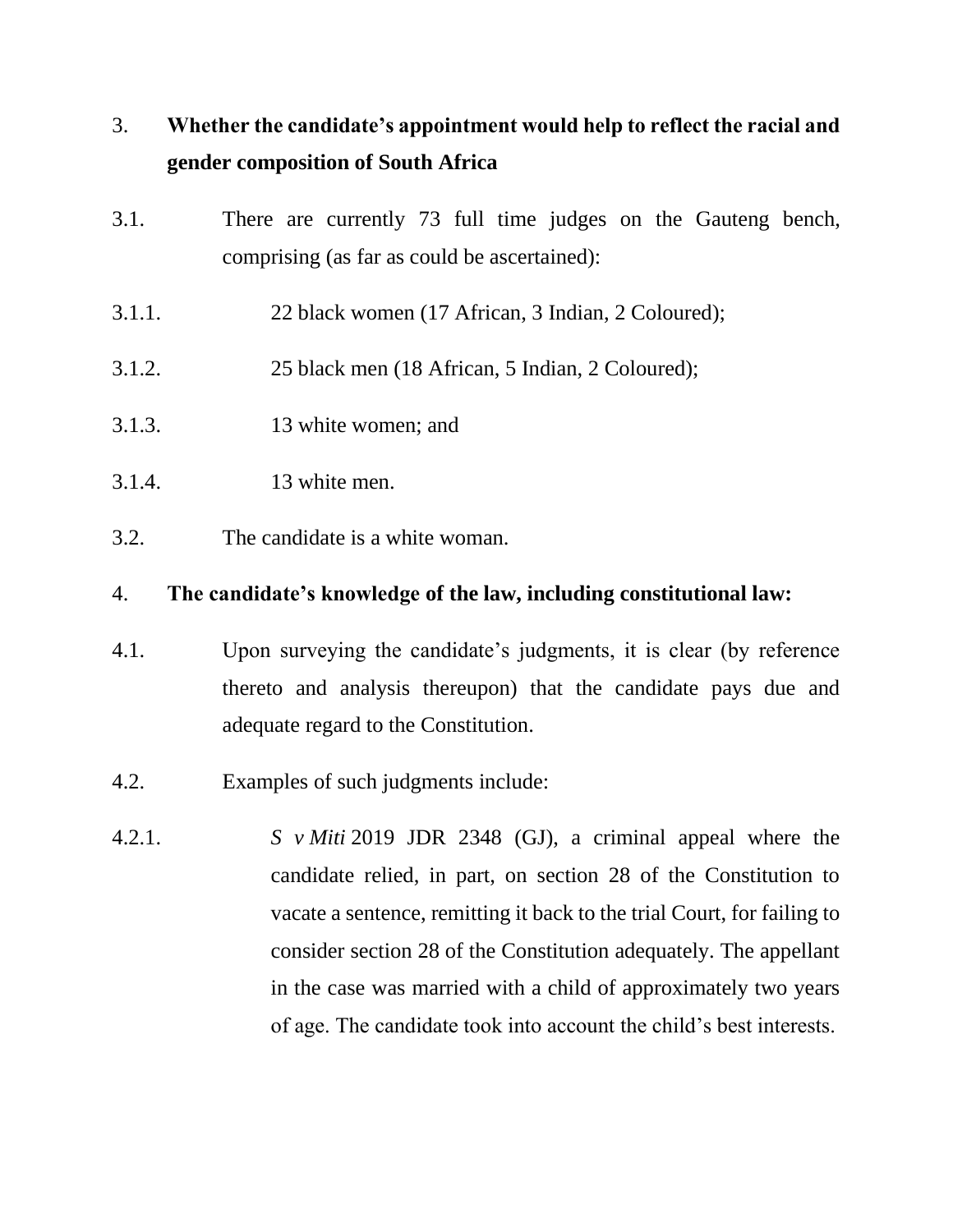- 4.2.2. *Malinga v Absa Bank Limited* (55937/2016) [2018] ZAGPPHC 315 (23 April 2018), where the candidate looked to, *inter alia,* the obligations in section 39(2) of the Constitution to interpret laws in the light of the Bill of Rights, in order to grant a rescission of judgment.
- 4.2.3. *Mostert and Another v Nash and Others* (12120/19) [2020] ZAGPJHC 187 (28 July 2020), where the candidate carefully considered the balancing exercise required in defamation matters between the rights to freedom of expression and dignity, in order to grant a "defamation interdict".
- 4.2.4. *National Director of Public Prosecutions v Starplex 513 (Pty) Ltd* (2015/10851) [2018] ZAGPJHC 104 (4 April 2018), where the candidate refused a Rule 30 application (in the context of "POCA" proceedings) brought by the NDPP on the basis that the application, if granted, would undermine the respondent's Section 34 (access to Court) rights.
- 4.2.5. *Barker v Altrisk, A Division of Hollard Life Assurance Company Limited* (23841/2014) [2016] ZAGPJHC 197 (22 July 2016), where the candidate granted an application in a matter that involved the impugning of a contract on the developed jurisprudence regarding the constitutional adjudication of contractual claims.
- 4.3. In addition to what is stated above, it is clear from the candidate's judgments (in matters where she either sat as an Acting Judge or acted as counsel), that the candidate may be considered highly competent in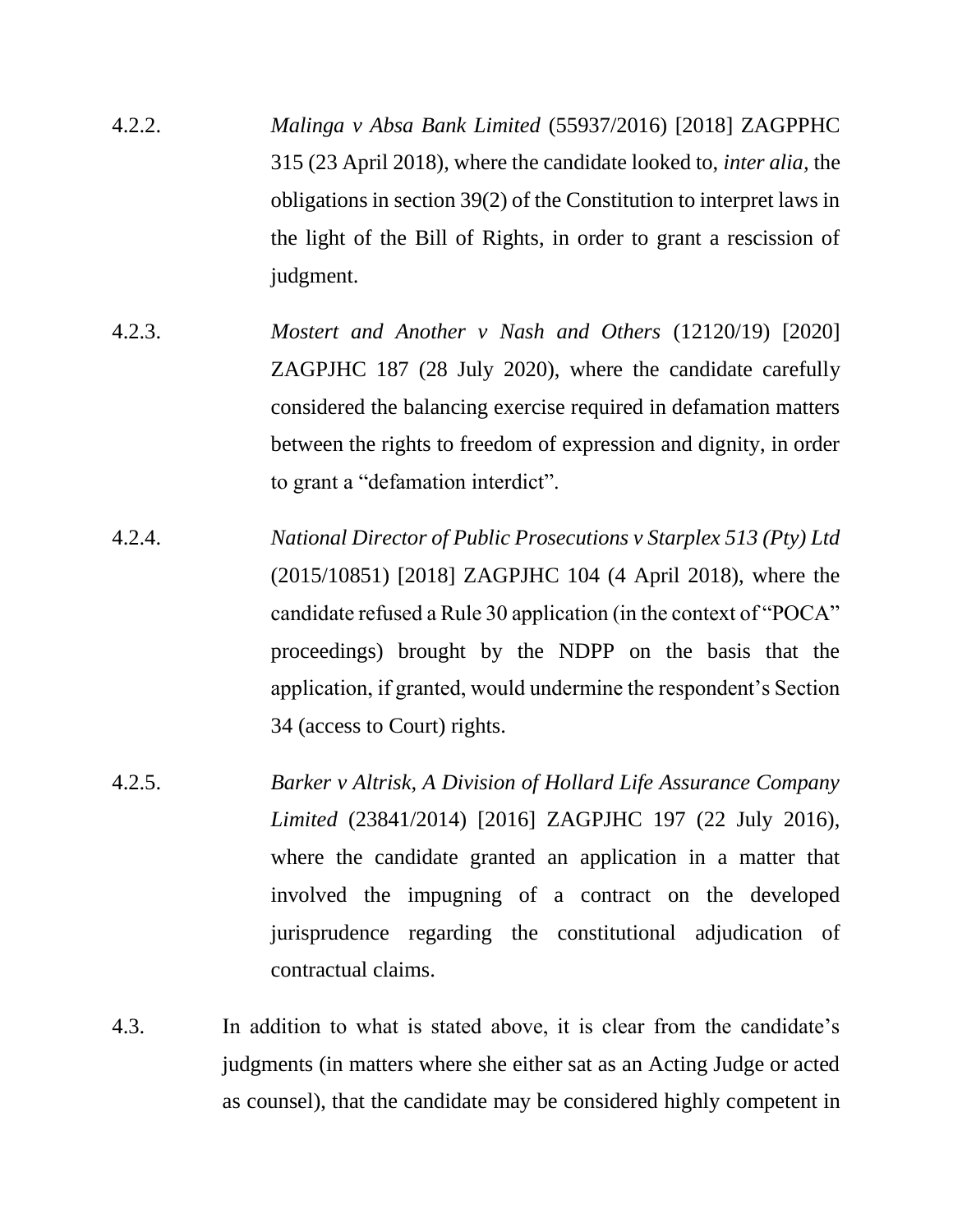criminal and family law matters. Some of these judgments are already mentioned above.

- 4.4. The candidate has also shown the requisite aptitude in other matters that one would expect of a High Court Judge.
- 4.5. Although the candidate indicates that when she has previously acted, she only sat in the Civil Court, her initial work in criminal matters as junior counsel and subsequent engagement with criminal matters (mostly on appeal) demonstrates the candidate's ability in criminal law.

### 5. **The candidate's commitment to the values of the constitution**

5.1. The candidate states that her work "indirectly involves Constitutional law". The candidate was counsel in *MB v NB* 2010 (3) SA 220 (W), a divorce case which implicated the rights of children. She does not, however, have much experience in constitutional law.

## 6. **Whether any judgments have been overturned on appeal**

- 6.1. The candidate only mentions one judgment in which she granted leave to appeal to the Full Court (*Barker v Altrisk, A Division of Hollard Life Assurance Company Limited* (23841/2014) [2016] ZAGPJHC 197 (22 July 2016)), but her judgment was upheld.
- 6.2. The candidate has provided a summary of matters in which she either refused or granted leave to appeal (the outcomes of further such appeals being unknown to her).
- 6.3. Attempts to follow up on these judgments have revealed that: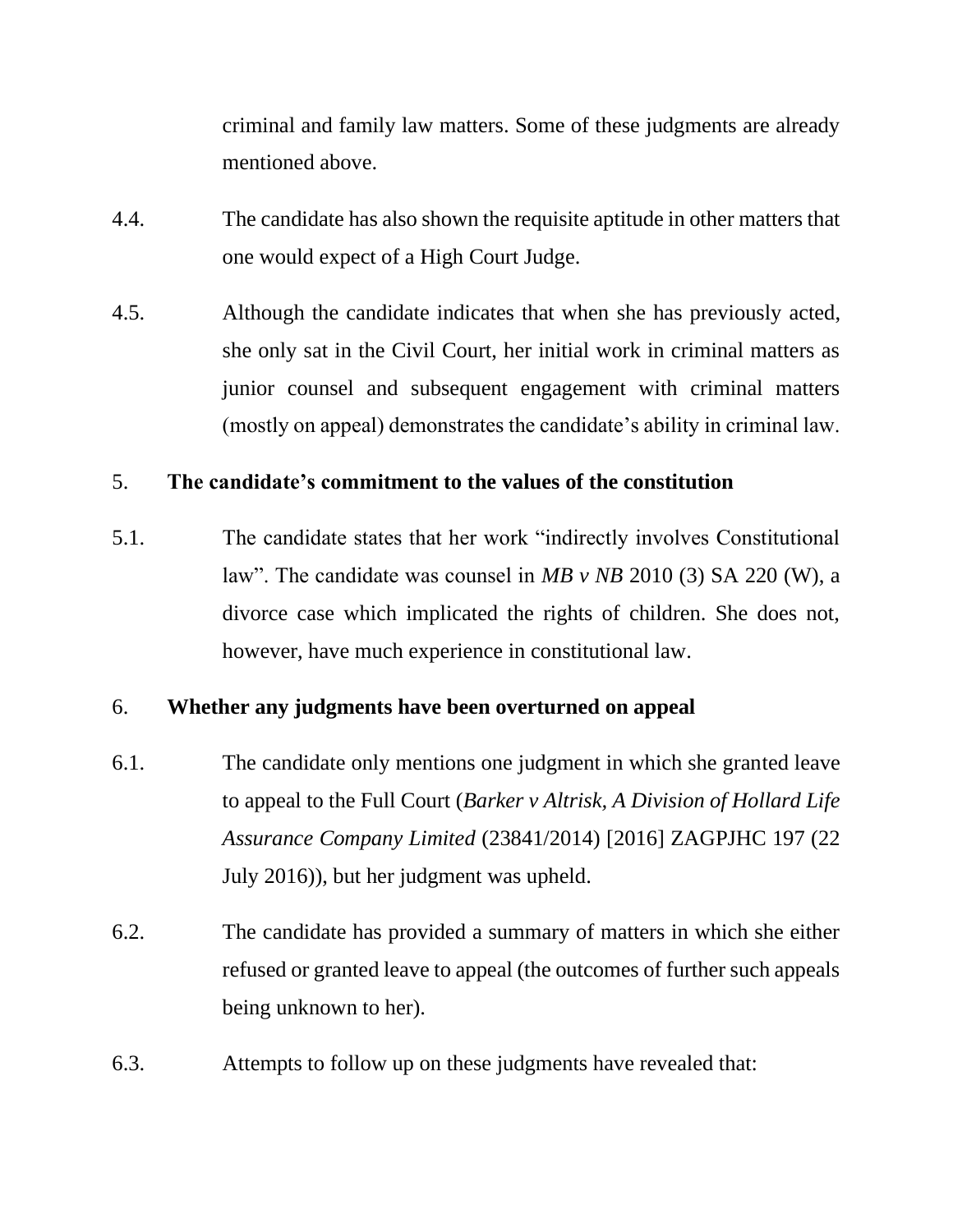- 6.3.1. Of the four judgments in which leave was refused, no further appeal judgments (either refusing or granting leave to appeal and/or dismissing or upholding any appeal) could be found.
- 6.3.2. No further appeal judgments (either refusing or granting leave to appeal and/or dismissing or upholding any appeal) could be found in respect of the 2 judgments in which leave to appeal was granted.

#### 7. **The extent and breadth of the candidate's professional experience**

- 7.1. The candidate has practised as an advocate for some 30+ years. In that time, as noted by her, her practice has moved from "*a busy practice [baby and middle junior]*", while her "*senior junior and senior practitioner*" practice is "*less busy, with less frequent appearances in Court*".
- 7.2. However, the candidate is undoubtedly appropriately experienced for the purpose of being a High Court Judge, having regard to, *inter alia*:
- 7.2.1. her service to her Group and the JSA;
- 7.2.2. her years of practice; and
- 7.2.3. her 13 stints as an Acting Judge, which add up to more than 235 days.
- 7.2.4. While the candidate positions herself as only practising in certain areas of law ("*initially … in the field of criminal law*", thereafter mostly "*short-term insurance law, matrimonial and family law and general commercial law*"), the candidate has sufficient experience for the purpose of serving as a High Court Judge.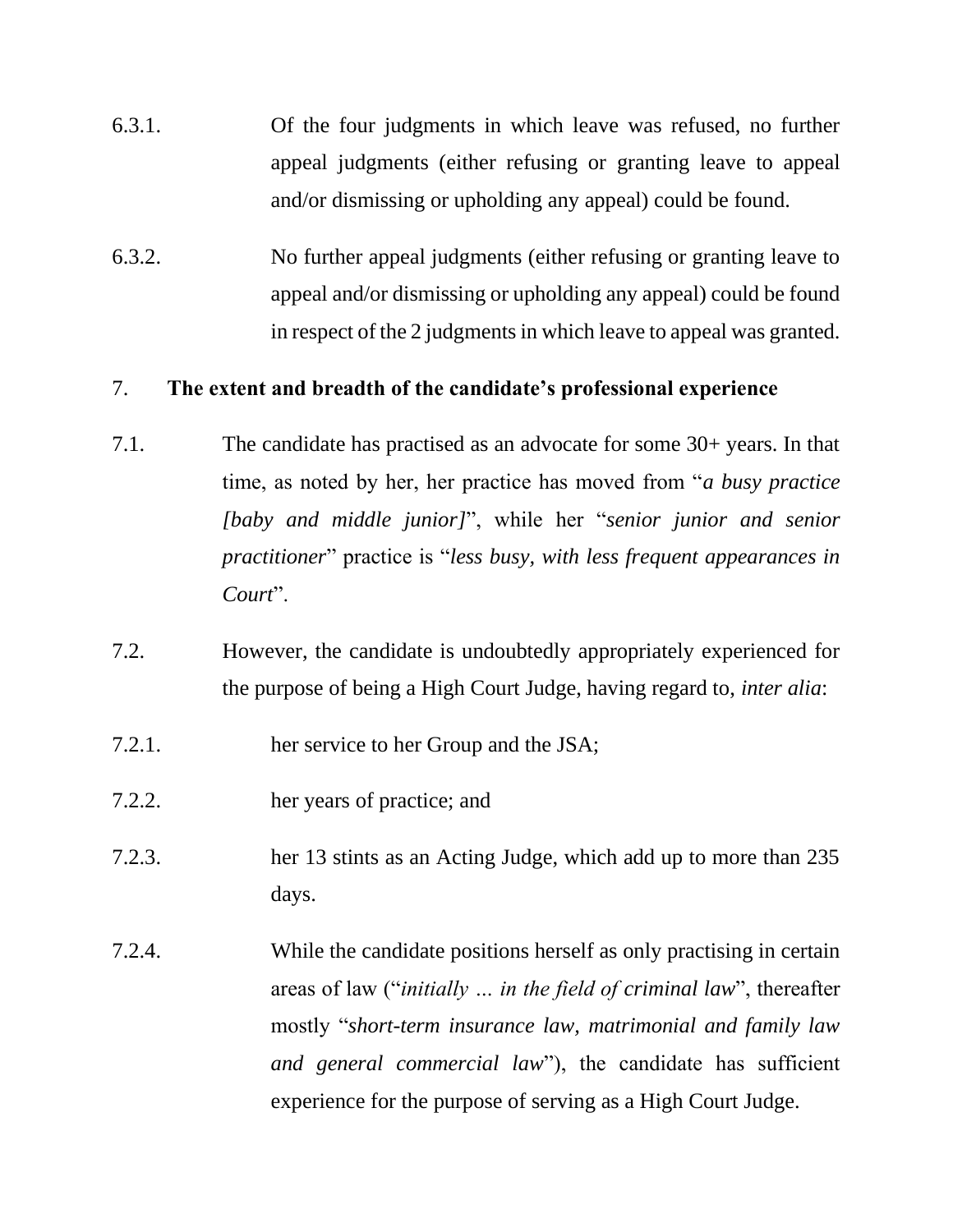### 8. **The candidate's linguistic and communication skills**

8.1. The candidate is proficient in English.

## 9. **The candidate's ability to produce judgments promptly**

- 9.1. For this section, the candidate's judgments where no information regarding the hearing and hand-down dates, as well as where she was not cited as the first author of the judgment, have been excluded.
- 9.2. Of the remaining ('qualifying') 22 judgments, the applicant appears to produce judgments within an average time of 3.4 months after the date of hearing.
- 9.3. There are seven judgments (representing approximately one-third of the 'qualifying' judgments) in which the candidate took longer than three months, most of these judgments were handed down within six months of the hearing.
- 9.4. One judgment worthy of mention is *Mostert and Another v Nash and Others* (12120/19) [2020] ZAGPJHC 187 (28 July 2020) where the candidate took nearly one year in which to produce a judgment (argued on 30 July 2019 and handed down on 28 July 2020). The application was a special motion and that the record was in excess of 1 600 pages.
- 9.5. The leave to appeal judgment in the same matter was argued on or about November 2020. This judgment is recorded as still outstanding (at the time of the candidate's application); however, it appears that the judgment was handed down on or about 11 February 2021. This is some three months later.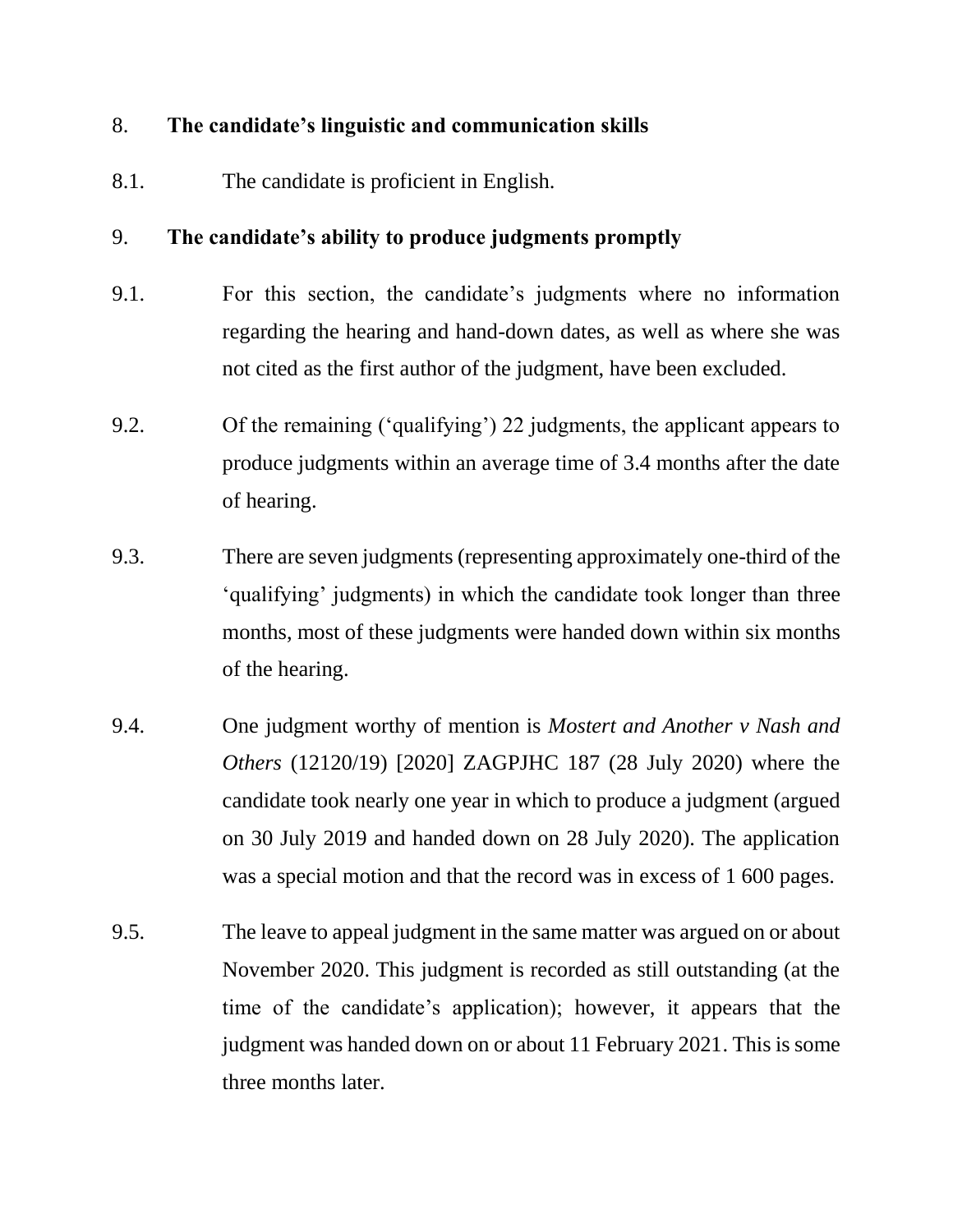### 10. **The candidate's fairness and impartiality**

10.1. There is no reason to doubt the candidate's fairness and impartiality.

## 11. **The candidate's independent mindedness**

11.1. There is no reason to doubt the candidate's independent mindedness.

## 12. **The candidate's ability to conduct court proceedings**

12.1. There is no reason to doubt the candidate's ability to conduct court proceedings.

## 13. **The candidate's administrative ability**

- 13.1. The candidate's involvement in the JSA's affairs in multiple portfolios, over a number of years, while maintaining a busy practice, as well as occasionally acting as a Judge, speaks for itself.
- 13.2. The average time-period within which judgments should be handed down is three months, which suggests that the time frames in which the candidate's judgments were handed down may be of concern.

## 14. **The candidate's reputation for integrity and ethical behaviour**

14.1. There is no reason to doubt the candidate's integrity or ethical behaviour.

## 15. **The candidate's judicial temperament**

15.1. There is no reason to doubt the candidate's judicial temperament.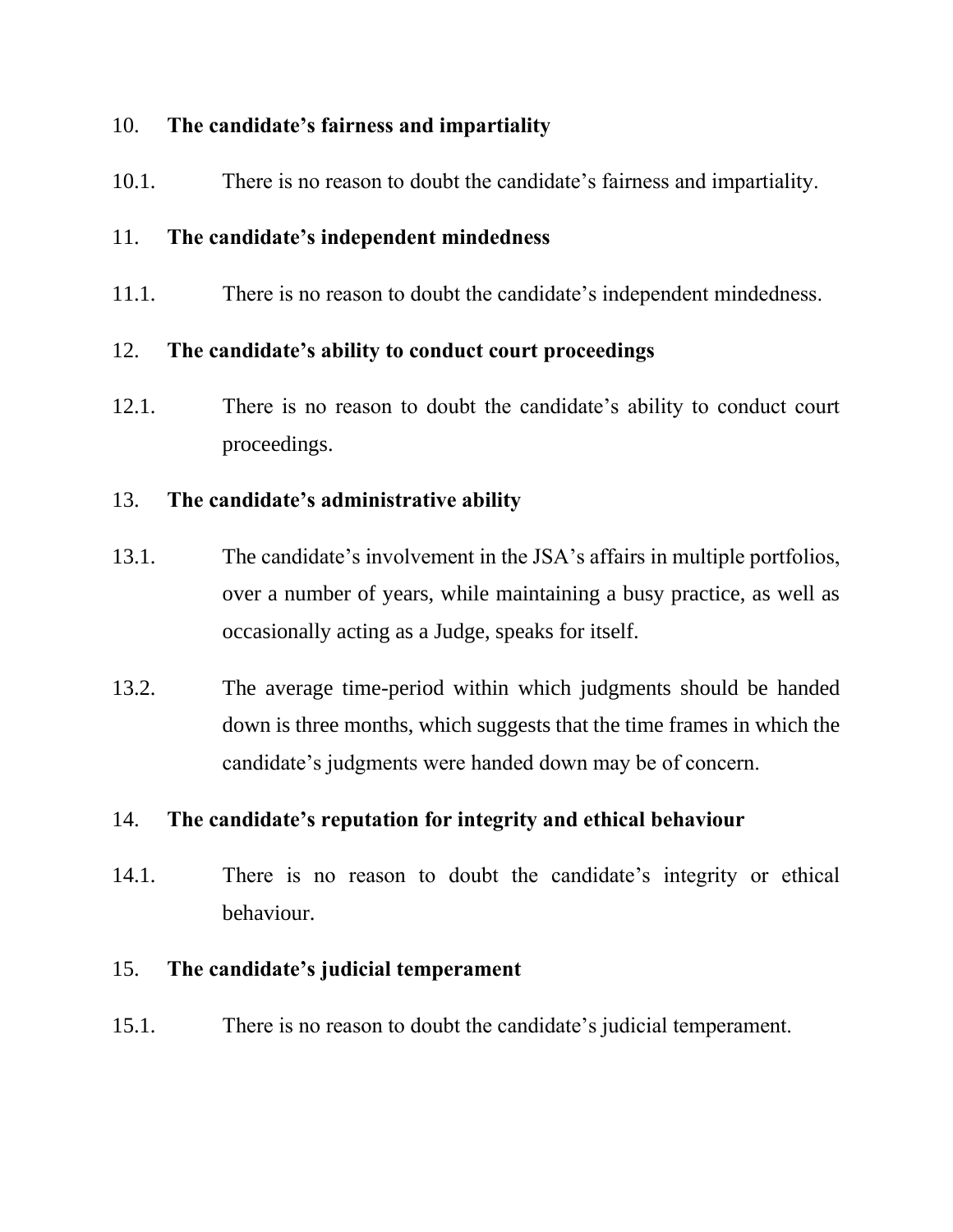# 16. **The candidate's commitment to human rights, and experience with regard to the values and needs of the community**

16.1. The candidate appears committed to the values and needs of the community, as reflected in her judgments, and her work for her group of advocates and the JSA specifically on the subject of transformation.

### 17. **The candidate's potential**

17.1. The candidate is suited to be a judge.

# 18. **The message that the candidate's appointment would send to the community at large**

18.1. The candidate's appointment would send a positive message to the community at large, more particularly given her unique qualifications and the need for the appointment and advancement of women within the legal profession.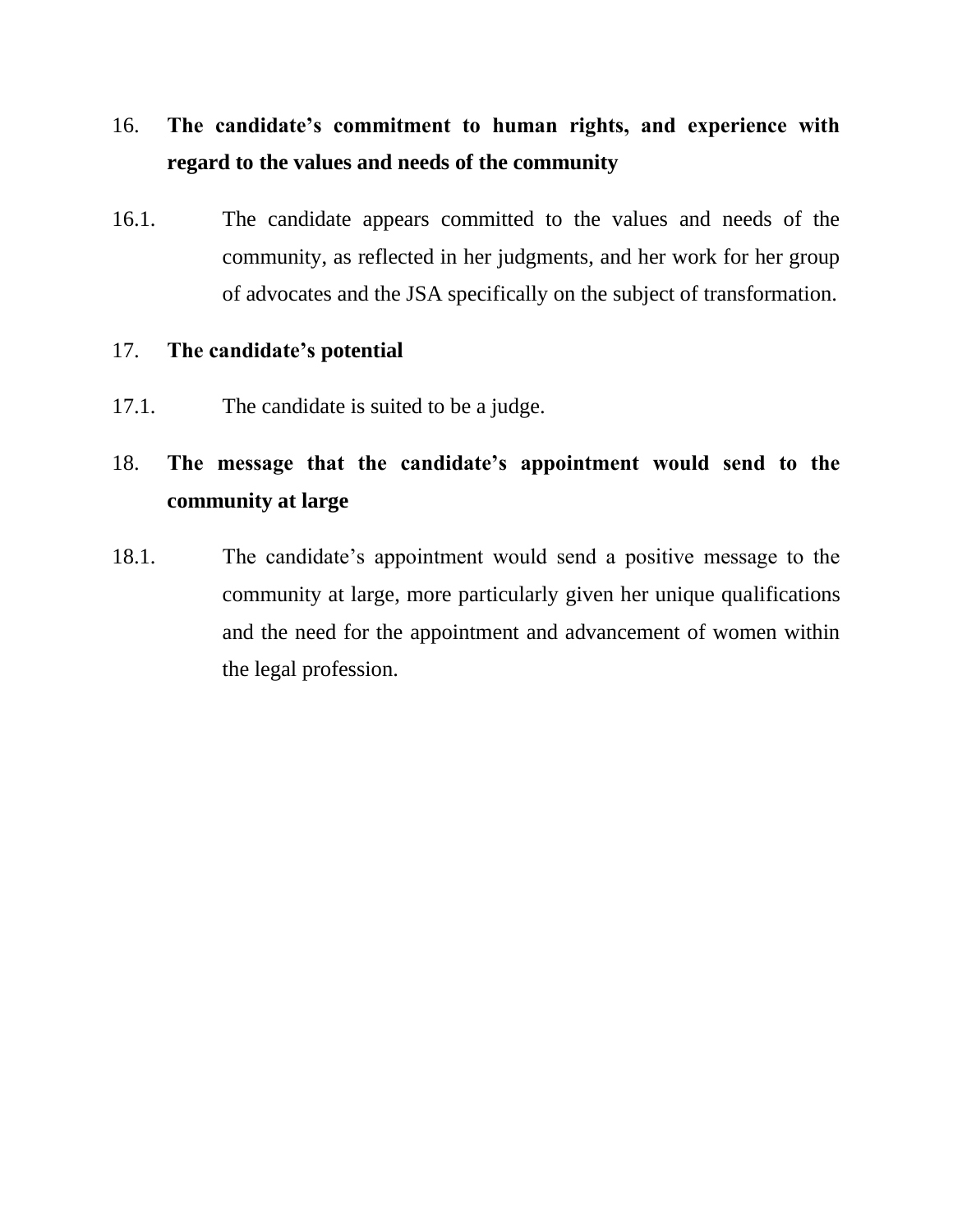## **ANNEXURE: LIST OF JUDGMENTS CONSIDERED**

### **Reported Decisions**

None found

#### **Unreported Decisions**

- *Mostert and Another v Nash and Others* (12120/19) [2020] ZAGPJHC 187 (28 July 2020)
- *Anabella Resources CC v Genric Insurance Company Limited* (A5025/2019) [2020] ZAGPJHC 163 (2 July 2020)

*Miti v S* (A35/2007) [2019] ZAGPJHC 402 (18 October 2019)

- *Fournews Developments (Pty) Ltd v Brand Contact Consultant CC* (A5060/2018) [2019] ZAGPJHC 371 (27 August 2019)
- *Pretorius v Visagie Drilling Contractors* (14/30734) [2018] ZAGPJHC 675 (19 November 2018)
- *Prodist (Pty) Ltd v Coca Cola Shanduka Beverages SA (Pty) Ltd and Another; Coca Cola Shanduka Beverages SA (Pty) Ltd v Total Auctioneering Services and Sales CC t/a Consolidated Auction Group* (2016/28375) [2018] ZAGPJHC 543 (17 September 2018)
- *Volschenk v Lambrechts and Another* (53673/2012) [2018] ZAGPPHC 555 (3 August 2018)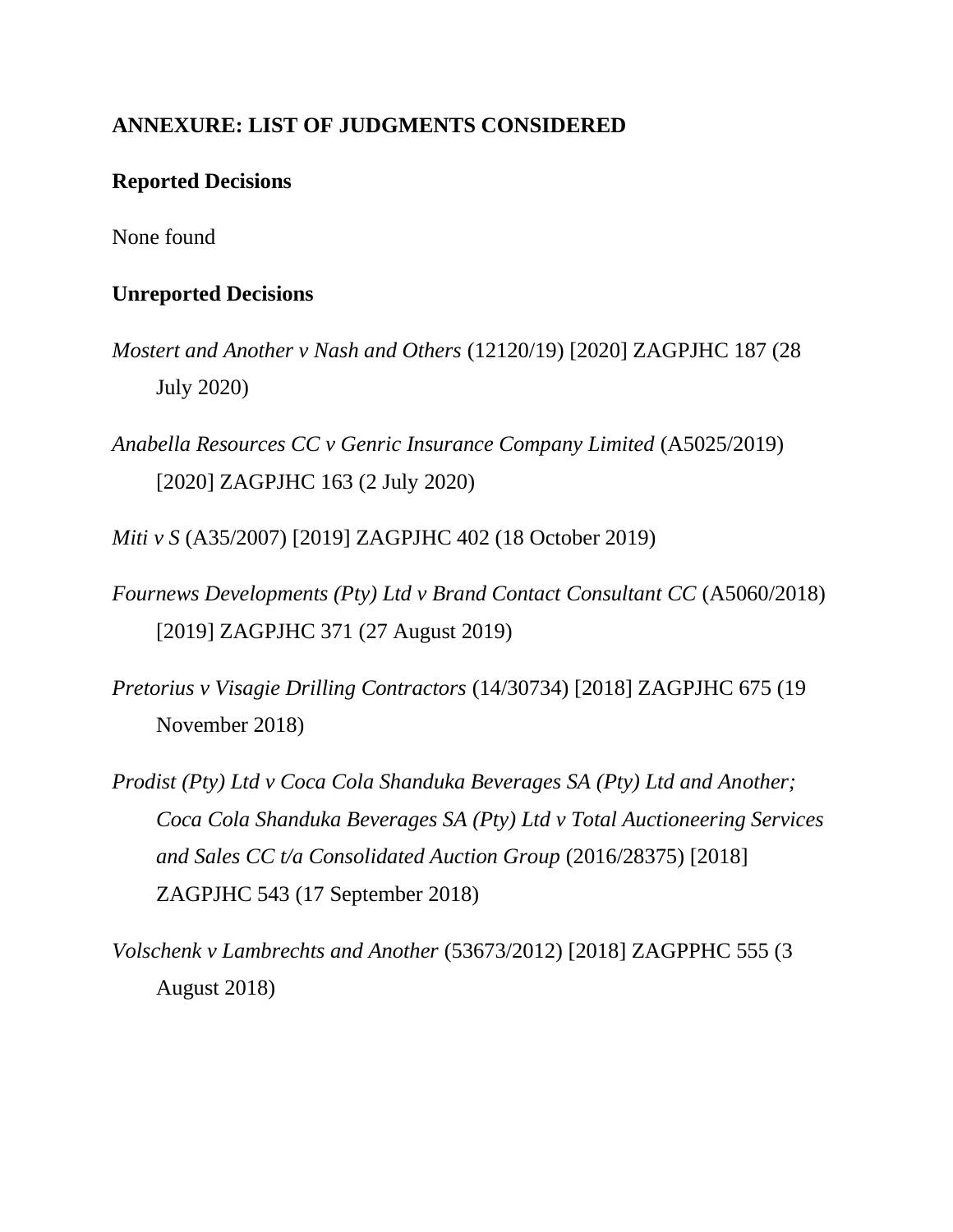- *Tait NO and Another v Wescom Business Ventures (Pty) Ltd and Others, Tait NO and Others v Van Niekerk and Others* (29833/2016, 2495/2016) [2018] ZAGPPHC 575 (29 June 2018)
- *Malinga v Absa Bank Limited* (55937/2016) [2018] ZAGPPHC 315 (23 April 2018)
- *National Director of Public Prosecutions v Starplex 513 (Pty) Ltd* (2015/10851) [2018] ZAGPJHC 104 (4 April 2018)
- *Santam Limited and Another v Group Five Limited and Another* (33380/16) [2018] ZAGPJHC 54 (22 March 2018)
- *Tait NO and Another v Wescom Business Ventures (Pty) Ltd and Others, Tait NO and Others v Van Niekerk and Other* (29833/2016, 2495/2016) [2018] ZAGPPHC 639 (2 March 2018)
- *IDL Transport CC t/a Old Fashioned Fish and Chips and Others v Soleprops 39 (Pty) Ltd* (38854/2013) [2018] ZAGPPHC 771 (13 February 2018)
- *Tlokwe Local Municipality v Gqweta and Others* (34243/2016) [2018] ZAGPPHC 770 (13 February 2018)
- *The Law Society of the Northern Provinces v Msibi v Kgokong and Another*  (75100/2016) [2017] ZAGPPHC 1101 (1 November 2017)

*Nomandla v S* (A752/2016) [2017] ZAGPPHC 1212 (20 October 2017)

- *Moodley v Ekurhuleni Metropolitan Municipality and Another (2015/04528)* [2017] ZAGPJHC 235 (23 August 2017)
- *H v H* (83614/2014) [2017] ZAGPPHC 273 (19 June 2017)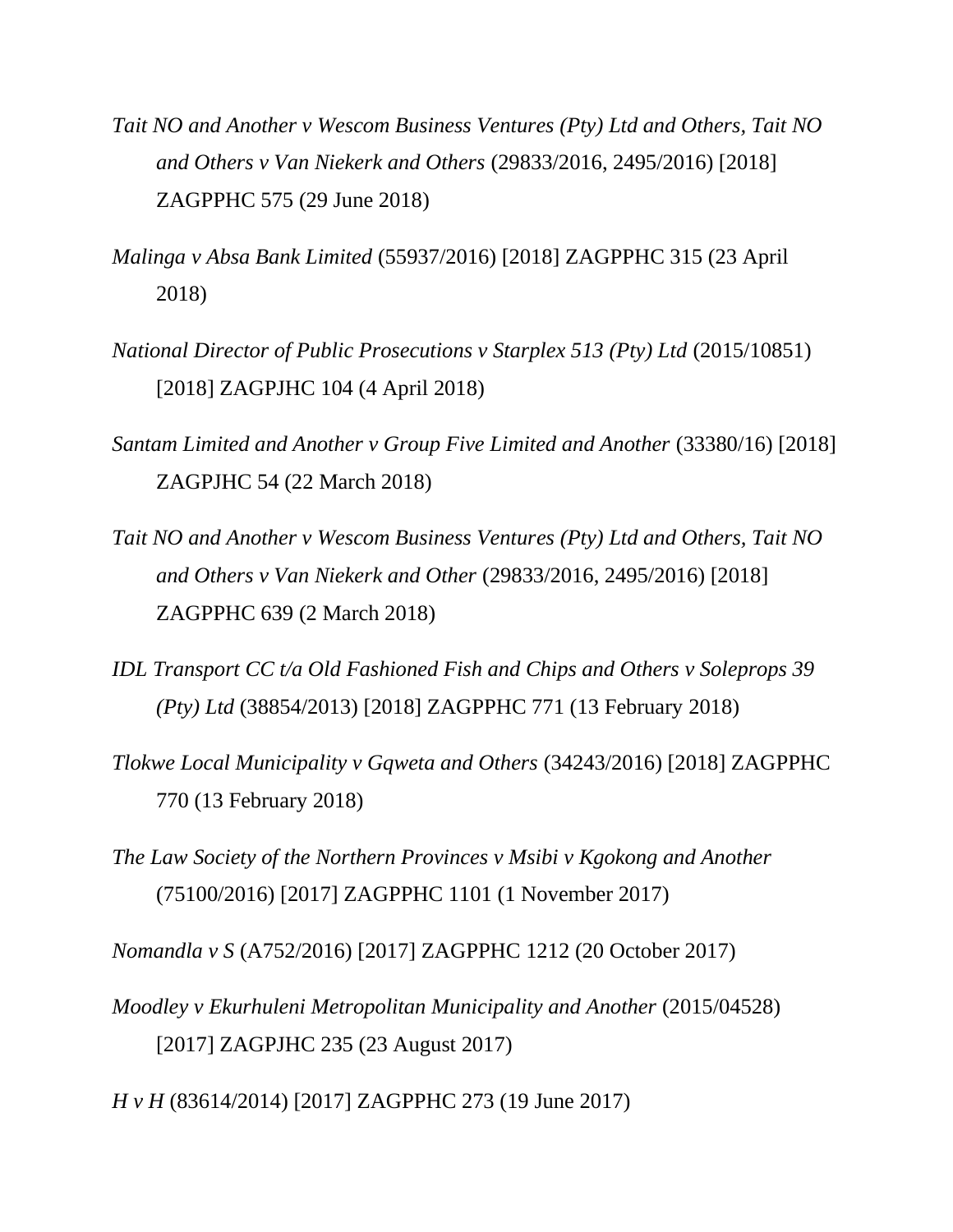- *Intratrek Properties (Pty) Ltd and Another v XTLS Investments 90 (Pty) Ltd and Another* (2015/08599) [2017] ZAGPJHC 6 (1 February 2017)
- *Cleaverlad Projects (Pty) Limited v Venmop 275 (Pty) Limited and Another*  (2010/36492) [2016] ZAGPJHC 344 (12 December 2016)
- *Tshabalala v Bidi and Another* (03791/2016) [2016] ZAGPJHC 343 (12 December 2016)
- *Jubi Properties (Pty) Ltd v Boyce* (12286/2016) [2016] ZAGPJHC 338 (7 December 2016)
- *P v P* (21615/2015) [2016] ZAGPJHC 312 (7 November 2016)
- *Barker v Altrisk, A Division of Hollard Life Assurance Company Limited*  (23841/2014) [2016] ZAGPJHC 197 (22 July 2016)
- *Solgas (Pty) Ltd v Tang Delta Properties CC* (11388/2015) [2016] ZAGPJHC 158 (20 April 2016)
- *Body Corporate of the Delfora Scheme NO SS 117/1984 v H & M Property Management* (34270/2014) [2016] ZAGPJHC 44 (8 March 2016)
- *Schilling NO v Gao and Another* (2015/26685) [2016] ZAGPJHC 19 (14 February 2016)
- *D v D* (A3079/15) [2016] ZAGPJHC 31 (12 February 2016)
- *M v M* (A3046/2015) [2016] ZAGPJHC 30 (12 February 2016)
- *Kale v Carletonville United Taxi Association* (07965/2013) [2016] ZAGPJHC 18 (12 February 2016)